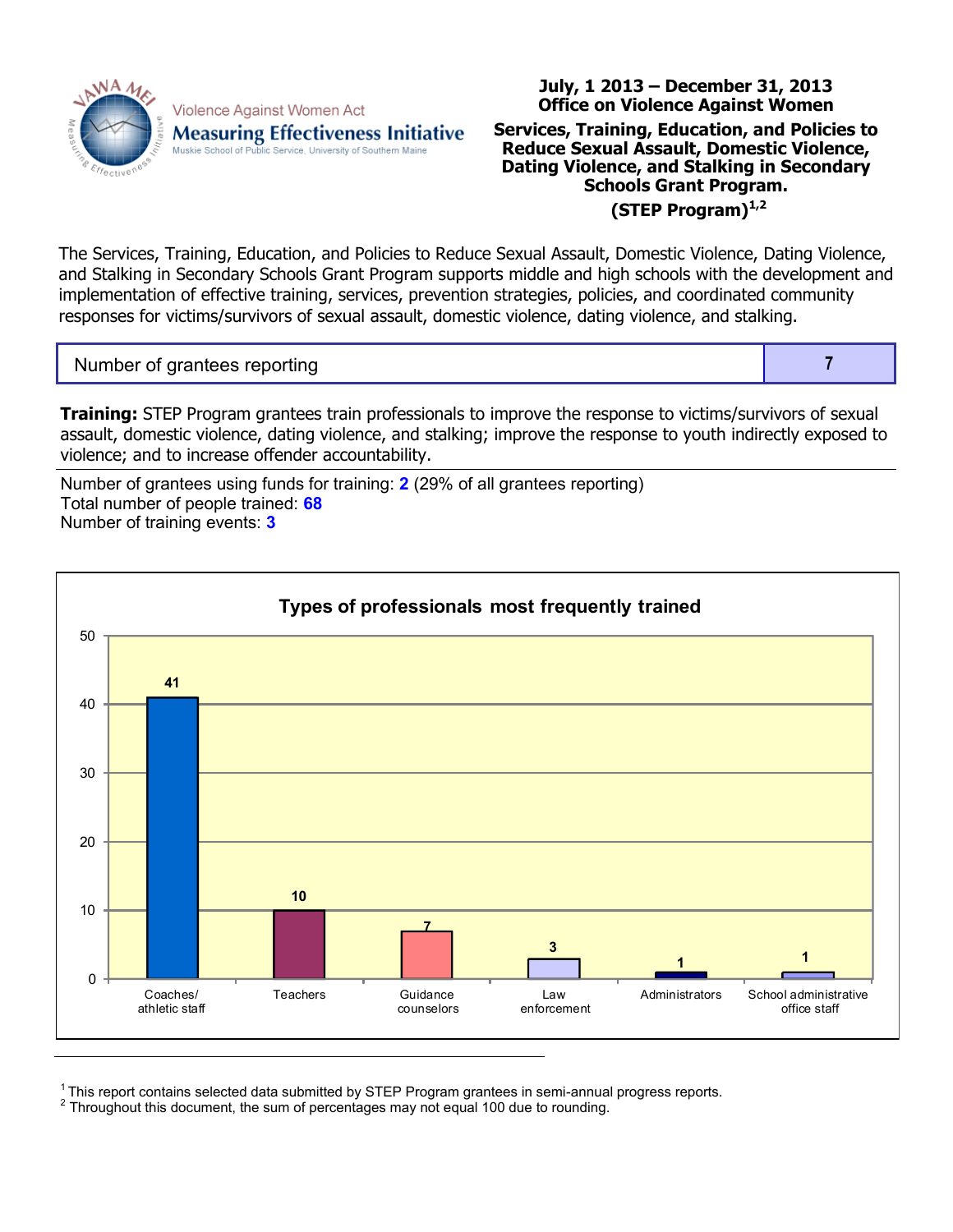| <b>Topics on which grantees provided training</b>                                                    |                                                    |                                                                                                  |                                                           |  |  |  |
|------------------------------------------------------------------------------------------------------|----------------------------------------------------|--------------------------------------------------------------------------------------------------|-----------------------------------------------------------|--|--|--|
| <b>Training topic</b>                                                                                | Number of<br>grantees<br>training on<br>this topic | <b>Training topic</b>                                                                            | <b>Number of</b><br>grantees<br>training on<br>this topic |  |  |  |
| Age-appropriate response and<br>intervention                                                         | $\overline{2}$                                     | Coordinated community response                                                                   | 1                                                         |  |  |  |
| <b>Bystander intervention</b>                                                                        | $\overline{2}$                                     | Disciplinary/grievance procedures                                                                | 1                                                         |  |  |  |
| Dating violence overview, dynamics, and<br>services                                                  | $\overline{2}$                                     | Drug/alcohol facilitated sexual assault                                                          | $\mathbf{1}$                                              |  |  |  |
| Domestic violence overview, dynamics,<br>and services                                                | $\overline{2}$                                     | Mandatory reporting requirements                                                                 | 1                                                         |  |  |  |
| Prevention models/curricula on sexual<br>assault, domestic violence, dating<br>violence, or stalking | $\overline{2}$                                     | School response policy and procedures                                                            | $\overline{1}$                                            |  |  |  |
| Sexual assault overview, dynamics, and<br>services                                                   | $\overline{2}$                                     | <b>Title IX</b>                                                                                  | 1                                                         |  |  |  |
| Stalking overview, dynamics, and<br>services                                                         | $\overline{2}$                                     | Victim disclosures of sexual assault,<br>domestic violence, dating violence, and/<br>or stalking | 1                                                         |  |  |  |
| Confidentiality                                                                                      | 1                                                  |                                                                                                  |                                                           |  |  |  |

**Education and training for students:** STEP Program grantees provide educational programs to students to increase awareness of sexual assault, domestic violence, dating violence, and stalking, as well as indirect exposure to violence. STEP Program grantees also provide training for student peer educators to enable them to educate their peers regarding sexual assault, domestic violence, dating violence, stalking, and indirect exposure to violence.

| <b>Minimum Requirements</b><br>Prevention and education program for students |     |  |  |  |
|------------------------------------------------------------------------------|-----|--|--|--|
| Number of prevention and education program events provided for students      | 3   |  |  |  |
| Number of students attending prevention and education programs               |     |  |  |  |
| Number of peer educators trained                                             | 100 |  |  |  |